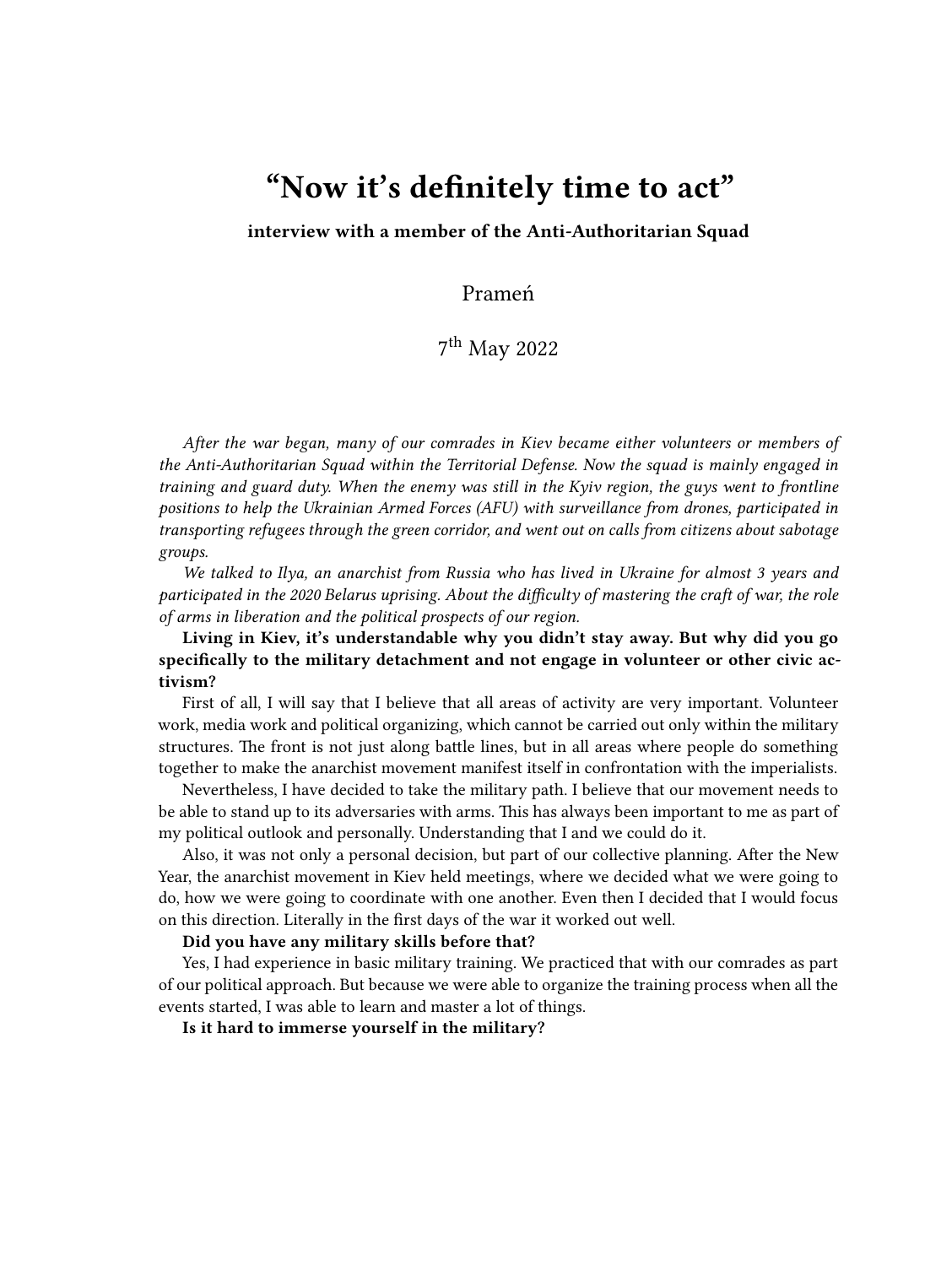It's certainly not easy. But we had some like-minded people with us, who were picking up a machine gun for the first time, and everyone got the hang of it pretty quickly. Here, as in any other craft, it all depends on interest and diligence.

You have to memorize a lot, but at the basic infantry level, I did not notice anything that breaks the brain.

There is a certain amount of physical stress, you can't walk all the time, you have to be able to run a little, fall down and get up again. But this, again, is a gain, a matter of training.

All people with average health and the desire to figure it out can get in fairly easily if there is an interest. So if anyone is wondering how realistic it is to master it, I would advise not to be afraid, but to try and most likely it will work.

That said, to say that I'm directly immersed in the craft of war would be too dashing to wrap up. Here we are, after all, in the beginning stages. Even two months of more or less systematic training is not the time in which you can get right into it.

**Speaking of basic skills. How much power do you think the militia has at all in modern warfare? Given the strong professionalization of the army.**

Of course, a professional, high-tech army has great advantages over any popular, guerrilla warfare.

Nevertheless, militias and guerrilla warfare also play a big role. Since Putin's regime acts as an occupier, the resistance is led by many local people who know the urban and rural environment well. This gives them a great advantage.

Also, fighting spirit. If people are really fighting seriously, as we have seen in Kurdistan, then even the high-tech army which is much more technologically advanced than the Turkish army in this case cannot break people.

However, the most interesting thing is that any militia and guerrilla also strives for professionalism. To professionalism in guerrilla work. You have to look for ways to get the latest technical tools and have professionals who know how to handle them. There should be no misconception that a partisan is just an undisciplined grandfather Kuzmich who took a Berdanka, hid in the woods and is doing something there.

In fact, professional armies have borrowed a lot of partisan tactics. These are small groups, small stealthy strikes, and quick withdrawals. To master such tactics in order to act skillfully in this area is also quite a challenge. Anyone who is seriously thinking about people's war, the war of non-state actors against state actors should think about this.

**Besides the mentioned combat tactics, in what other ways do popular, anarchistic military structures differ from the state and pro-state?**

First of all, by the social ideal for the sake of which they exist and fight. I am not sure that they can differ so much structurally from the conventional armed forces. A military situation requires a certain command system, a certain hierarchy. Even if it has to be temporary and criticized, it nevertheless exists and without it at the moment it is not clear how.

**We know that "the rifle gives birth to power," doesn't this also apply to the anarchist armed structures? Don't they, like other armed formations, have the potential to impose their will on other organizations?**

"The rifle gives birth to power," but, let me put it loosely, the rifle can also give birth to the power of the people. Well, powerlessness, if you will, are in a sense synonymous to me. I have always regarded guns and, more broadly, violence as more of a tool. It is true that much of man's power and oppression is based on weapons and violence. But it also follows, in part, that this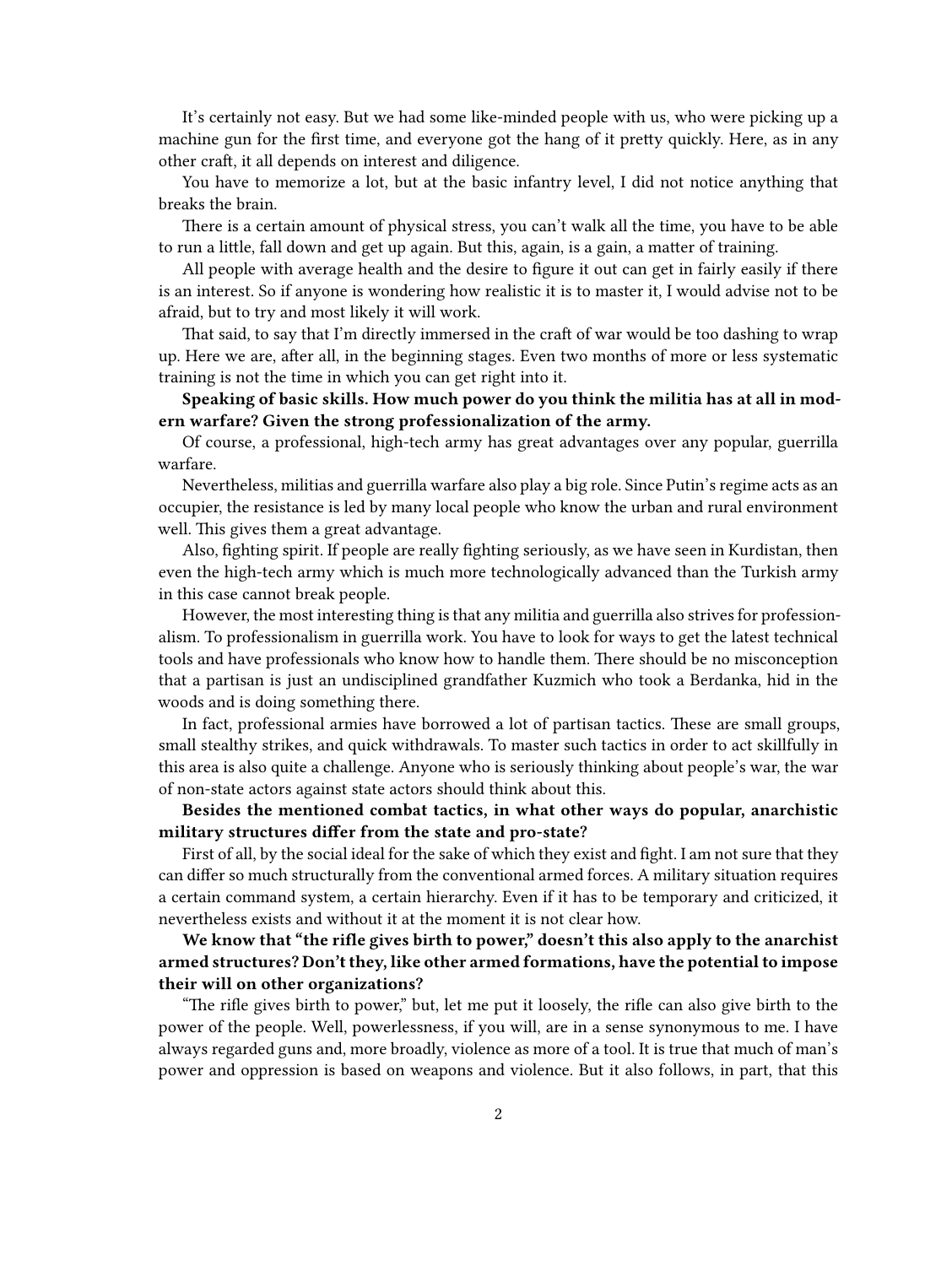tool must be used to crush power and oppression. If this world of war has been imposed on us, then we must also be militant to defend our social idea. It is no coincidence that the fist with the outstretched machine gun was the symbol of many insurgent organizations. It is a symbol that the monopoly on violence can be taken away from the state and the oppressors.

The rifle in the hands of the people, in this case Ukrainian society, which collectively resists Putin's imperial aggression, is not a symbol of power, but a symbol of hope for liberation from power. A symbol of resistance to brute force.

**But in fact the rifle is not in the hands of the Ukrainian people, but in the hands of only part of the people, in the hands of the army.**

I don't have the numbers, but from the feeling of what I have seen with my own eyes here, a huge number of volunteers have joined the Territorial Defense forces, all sorts of auxiliary military structures and the Local Self-Defense. It seems to me that the entire active part of Ukrainian society is now in contact with a machine gun, with a rifle in one way or another. We'll see what happens next. In any case this experience of self-defense of the people and collective resistance to the aggressor is a valuable experience. How it will be implemented in the future – I would not venture to speculate now.

## **Well, then let's talk about the future in a different way, how do you think the situation in the region will develop in general?**

Whatever it is, it's completely impossible to predict lately. I, to be honest, absolutely did not think that this full-scale war would happen.

Unfortunately, I believe less and less that the war can just end quickly. Either it will enter a protracted stage, or there will be attempts by Putin to somehow advance sharply, or attempts on the Ukrainian side to actively counterattack.

The war will lead to further destabilization in the region. This promises big problems for the people. At the same time, destabilization of the authoritarian regimes of Lukashenko and Putin is possible. Which, of course, opens up the possibility of change for the better in our countries. In this situation, anarchists from Belarus and Russia need to prepare to actively participate in the events.

## **Why do you think this war is capable of undermining the regimes of Lukashenko and Putin?**

Because of the sanctions, because of the large losses, as far as can be judged now, because of the huge investments in the war, because of the reputational losses. Perhaps now there is some excitement in Russia about Putin, but it is obvious that at the moment the goals are not being achieved, losses are being incurred, and gigantic resources are being spent.

And the Lukashenko regime, for one thing, is simply closely tied to Putin's. If Putin's regime ceases to exist, then Lukashenko's main support base will disappear. Secondly, the occupation is also carried out using the Belarusian territory. As far as I can tell, this causes an additional exasperation against Lukashenko in Belarus itself. This encourages people to organize for one or another form of political struggle. For example, the diaspora, which is already very anti-Lukashenko, becomes even more organized and mobilized. We know that, for example, there are many Belarusian volunteers in Ukraine. I think this may become a factor in the collapse of the regime at some point.

**What do you think people in Belarus should do in this situation?Those who want the war and authoritarian regimes to end as soon as possible, but who have no connections with organized like-minded people, no experience.**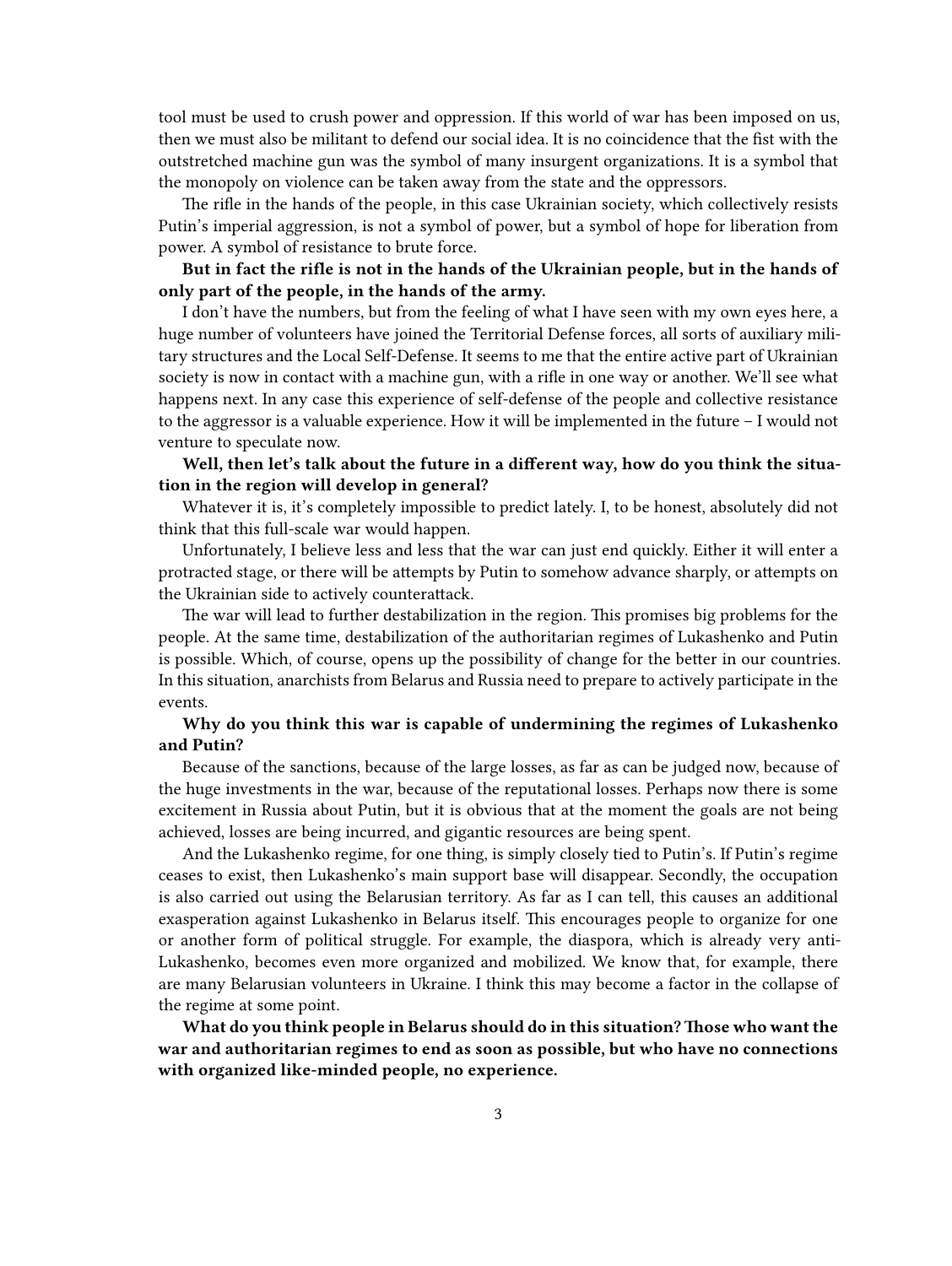The algorithm is the same: preparation, organization, and action. Even if people are not members of a political group, because everything is covered up and it is impossible to make direct contact.

It is necessary to master the skills, to prepare for action. Putting up flyers and graffiti is useful, if people can do it, then let them do it. But in Belarus, society will have to fight the regime in order to defend itself. We must be prepared for this, for a direct confrontation.

It is necessary to organize, to unite with at least several trusted people. Reliable, so you can rely on each other. This could be 2 people, 3, 5.

And, of course, action. Any contribution now, especially in Belarus and Russia, is incredibly valuable. For example, the railroad war. This is something that even simple dudes here in Ukraine know about. We were literally talking to guys from the National Guard 5 minutes ago, and there's a guy there who says, "But in Belarus, people burned so many of these relay cabinets, committed sabotage. It really helped."

Now it's definitely time for action. February 24. After this line, I don't know what else to expect. We need to strike at dictatorial regimes. If you can only do it alone, do it alone. But by all means fight. I hope we can bring it all together and coordinate so that this popular struggle can bring concrete political results.